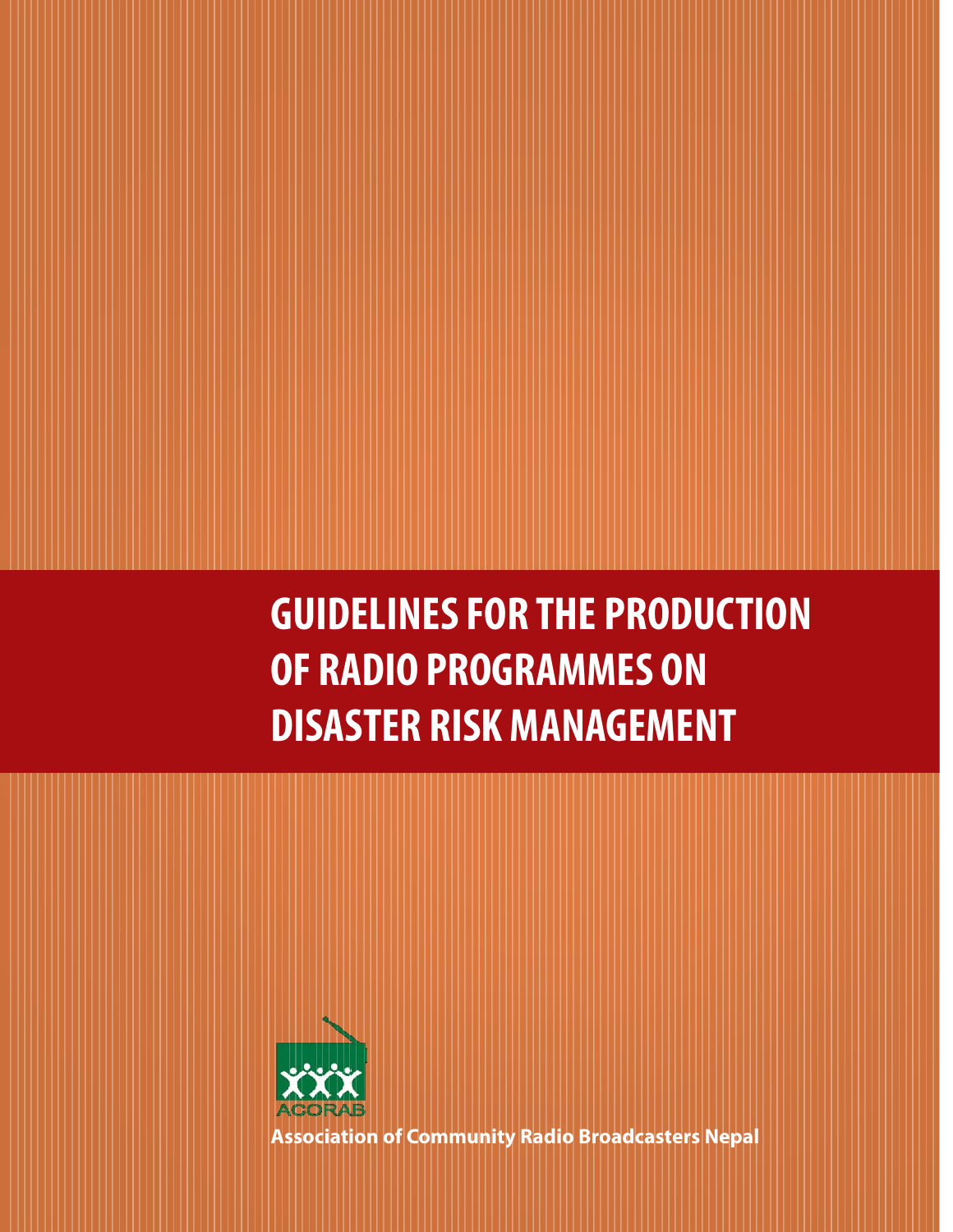# **Content**

| <b>Opening Words</b>                                | 3              |
|-----------------------------------------------------|----------------|
| <b>Executive Summary</b>                            | $\overline{4}$ |
| Background                                          | 5              |
| <b>Objectives of the Guidelines</b>                 | 5              |
| Methodology/Process                                 | 6              |
| Disaster Scenario in Nepal                          | 6              |
| <b>Causes of Disasters</b>                          | 8              |
| <b>Types of Disasters</b>                           | 8              |
| <b>Impacts of Disasters</b>                         | 8              |
| Disaster Risk Management                            | 9              |
| <b>Disaster Management Cycle</b>                    | 9              |
| <b>Considerations for the Radio</b>                 | 10             |
| Approaches amd Preparation                          | 11             |
| Annex 1: Terminology                                | 13             |
| Annex 2: Minimum Standards for Humanitarian Support | 17             |
|                                                     |                |

### The publication of this document is supported by



#### **Document:**

Guidelines for the Production of Radio Programmes on Disaster Risk Management

### **Prepared by:**

Ram Chandra Neupane

#### **Published by:**

Association of Community Radio Broadcasters Nepal, Chakupat, Lalitpur P. O. Box 19324, Kathmandu, Tel.:+977-1-5551161, 5551171, Tel/Fax: +977-1-5548406

#### **Copy Right 2010:**

Association of Community Radio Broadcasters Nepal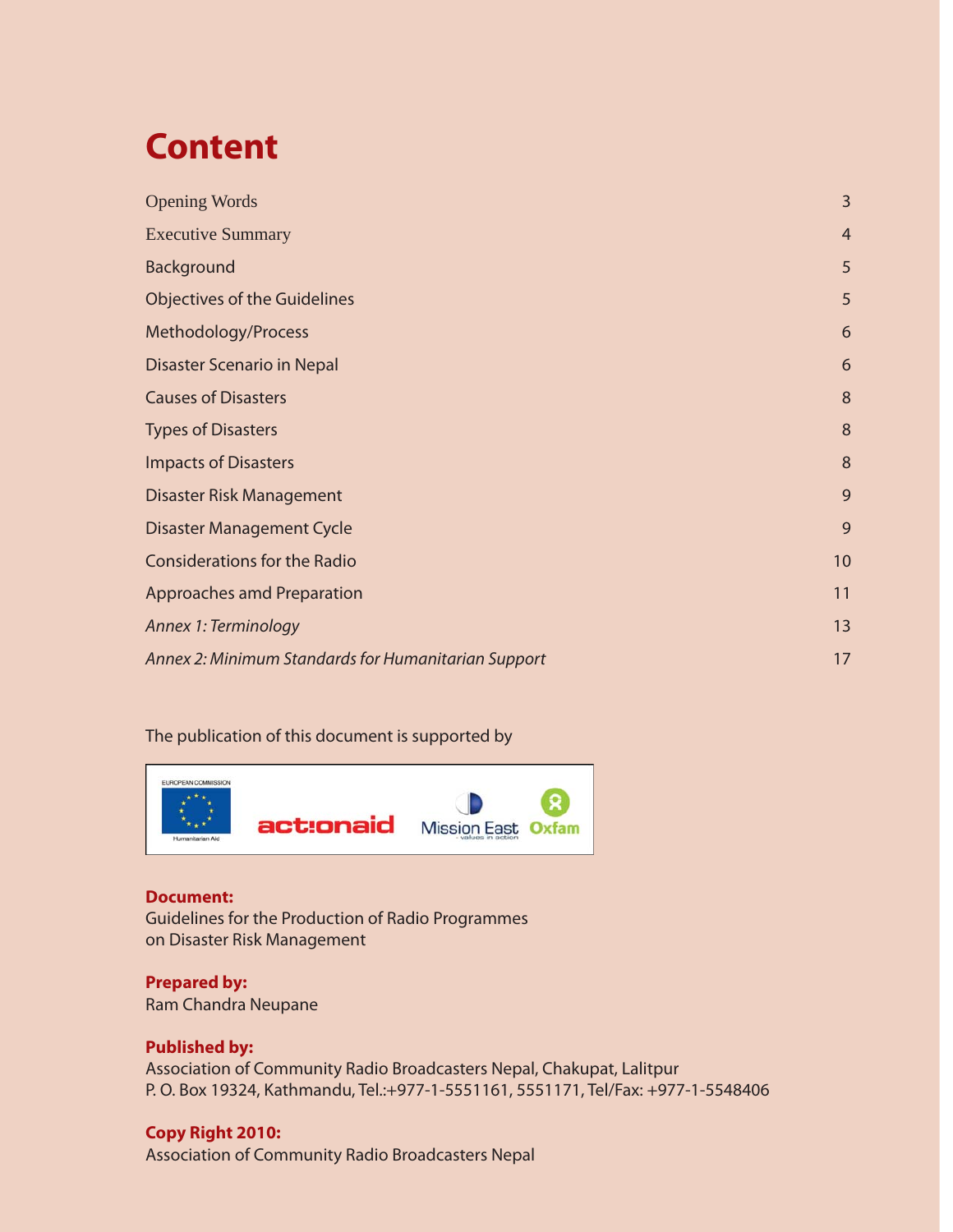Page



# **Opening Words**

Association of Community Radio Broadcasters Nepal has been working towards capacity building of community radio stations and the achievement of their rights so they can be an effective medium for social transformation and development.

In order to help them make their programmes more relevant and effective, we have been conducting various studies and preparing documents. Recently, the association prepared a guideline on disaster risk management and the role that community radio stations can play to mitigate the damage and loss of property and life caused by disaster each year in Nepal.

The essence of the study, information that can be contained in a radio programme, was converted into this guideline report by the association in cooperation with DIPECHO partners: Action Aid Nepal, Care International, Danish Red Cross, Handicap International, Mercy Corps, Mission East, Oxfam GB, Practical Action, UNDP-BCPR, and Regional Climate Risk Reduction Project in the Himalayas. It contains local and national issues, causes of disasters, their impacts, processes that involve management of disasters so that community radio stations can prepare pro-public programmes and distribute and broadcast them to raise public awareness and help protect the human rights of the people at risk and notify authorities of their responsibilities. This essential knowledge and awareness, we hope, will help save lives and property of the Nepalese people.

I would like to thank Mr. Ram Chandra Neupane, association staffs, executive members, and local authorities who contributed to making the guideline.

Min Bahadur Shahi Chairperson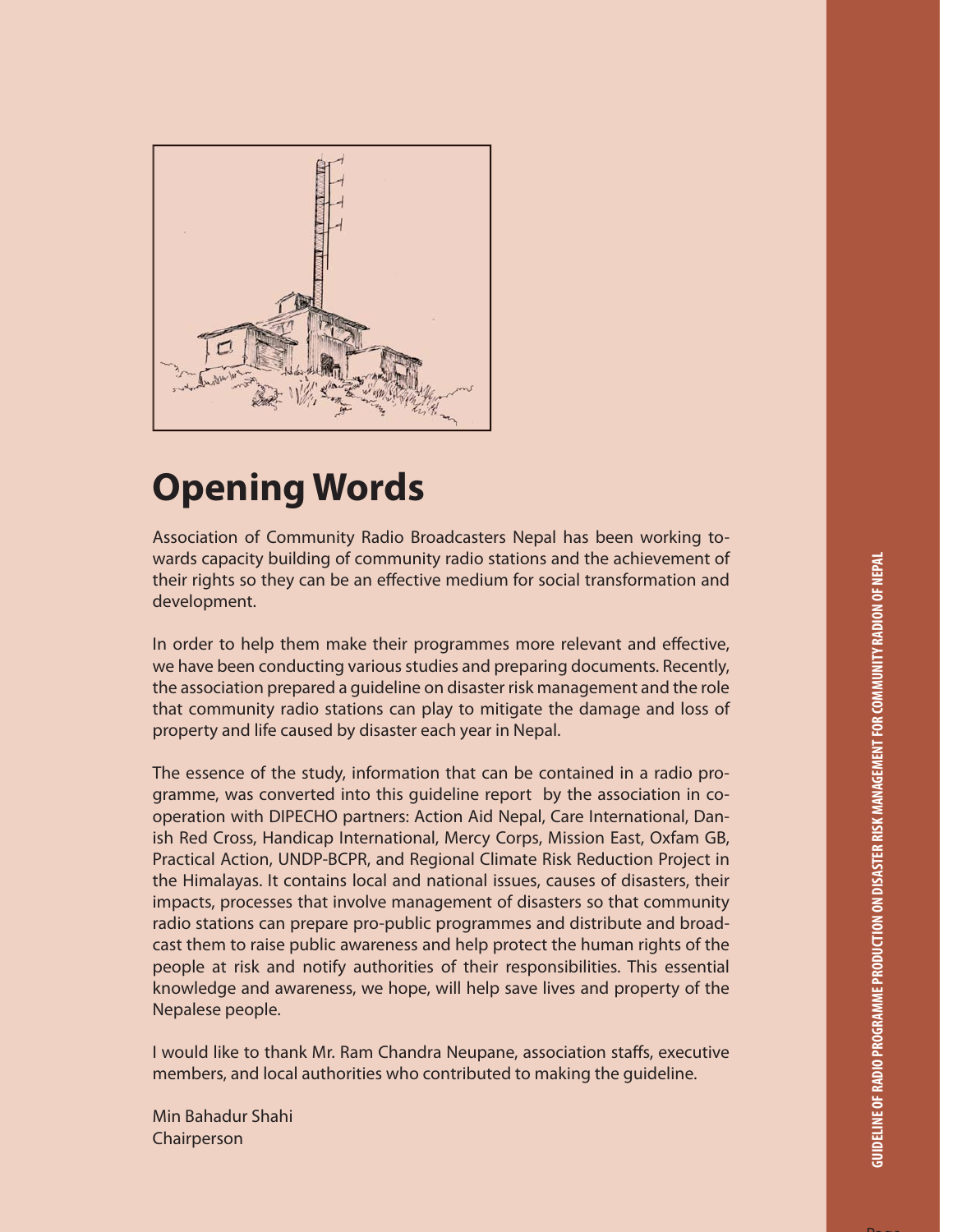### **Executive Summary**

Nepal is at high risk in terms of natural disasters. There are more than 1000 deaths per year due to floods, landslides, epidemics, wildfires, windstorms, Glacier Lake Outburst Flood, and earthquakes. According to Ministry of Health, Government of Nepal, there are more than 16,000 households displaced annually and an economic loss of NRs. 1,200 million caused by natural disasters.

From the World Conference on Disaster Risk Reduction in Kobe, Japan, 2005, the Hyogo Framework for Action 2005 - 2015 came into force. It provides global guidelines for disaster management. Nepal has already endorsed the National Strategy of Disaster Risk Management on the basis of Hyogo Framework, but it has not been properly implemented yet.

There are various risks at the local level. On one hand, Nepal lies on a seismically active zone and has a fragile geological structure and, on the other hand, proper policies, government access to rural and remote places, and public awareness and knowledge are lacking. There is an urgent need for all sectors to address disaster related issues. Awareness campaigns should be conducted for the initiation of comprehensive disaster risk management. The mass media has to raise its voice on the frequency and intensity of disasters, vulnerabilities, risks, rights, and responsibilities and shape mainstream disaster risk reduction (DRR) programmes into development efforts.

The disaster management (DM) cycle should be considered while news and information are collected. Voices of affected communities need to be captured and experts consulted. Information should be provided capturing the voices of communities, experts, civil societies, and government authorities. To make information more accessible, programmes should be catchy, attractive, and entertaining.

When does a particular disaster occur? What possible impact can it have? Which community and economic class is effected? What are the causes? Such questions and issues have to be considered while preparing reports and terminologies have to be accurate. Media personnel can also focus on disaster preparedness and possible disaster risk reduction measures. Disaster preparedness and the transfer of information on this topic is a good way to help reduce loss of life and property and this strengthens the capacity of communities and makes them safer.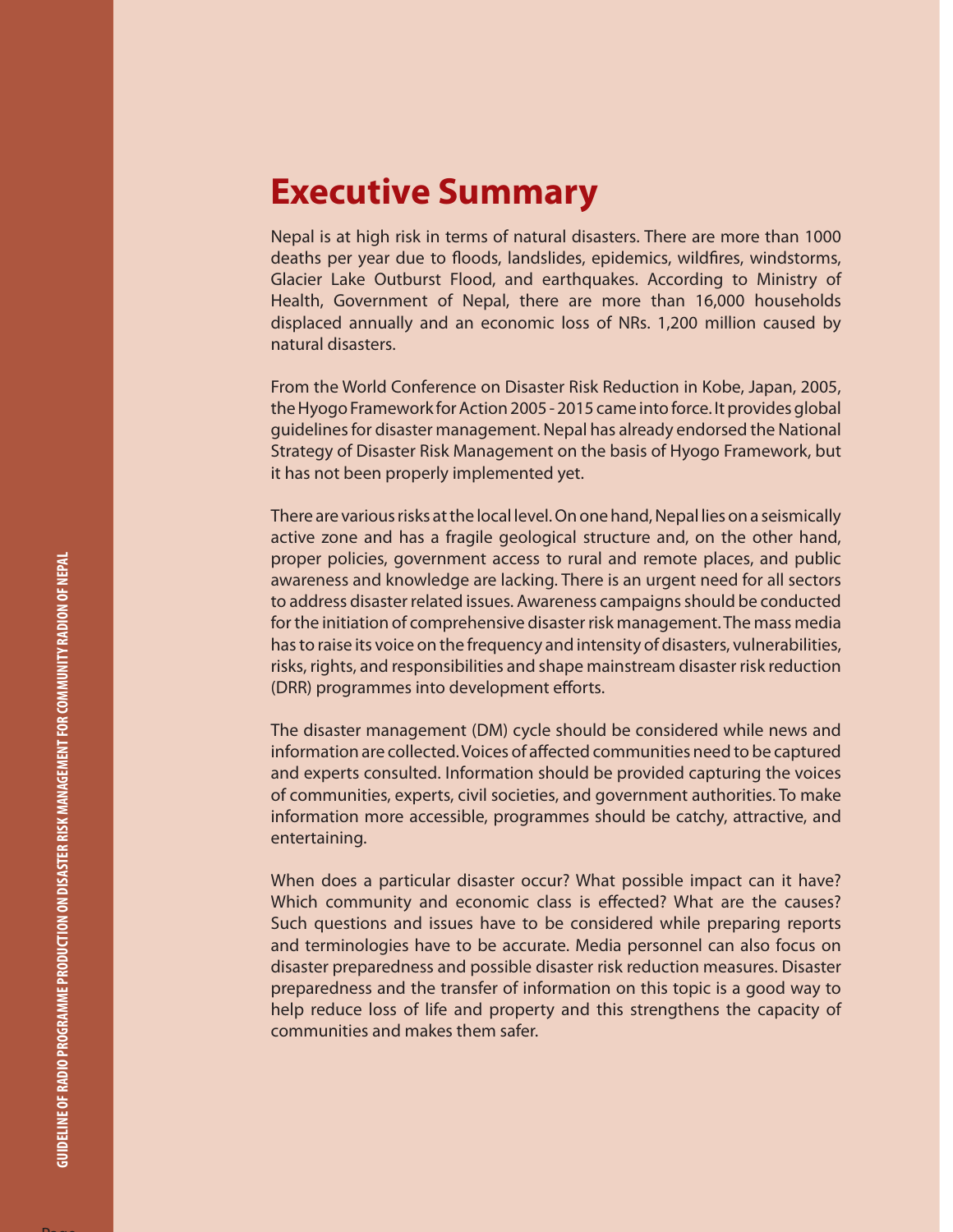## **1. Background**

Disaster management and risk reduction is a great challenge to any economically poor nation such as Nepal. Our case is further aggravated due to lack of knowledge and information mostly amongst high risk communities. The poor, ethnic minorities, marginalized, women, children, the elderly, and differently-abled people are at greater risk. Earthquakes, water-induced disasters, and impacts of climate change are prime factors that hamper lives and livelihoods in Nepal.

Having fragile geology and complex topography, the Hindu-Kush Himalayan Region is highly prone to monsoon disasters. In this regard, it is urgent to raise mass awareness and strengthen the capacity of communities to cope with such challenges. Much effort is required to increase understanding levels of communities and make them capable of tackling such challenges. It is the responsibility of the media to disseminate information and knowledge on DM/DRR as the media is the fourth insititution of the nation. Media persons are responsible to their audiences and they should move pro-actively and help make communities that are at high risk safer.

Although they may not be experts, media personnel help sensitize the public as they have integrated knowledge. Discussion and advocacy of DM/DRR has been started only recently and even during this time, due to the ongoing political transition, the media has given little priority to humanitarian issues. The media can play a vital role in making the community safer and prevent the loss of property and life.

### **2. Objectives of the Guidelines**

The main objective of this publication is to provide guidelines for the production and broadcasting of radio programmes on DM/DRR and help increase the

WINDS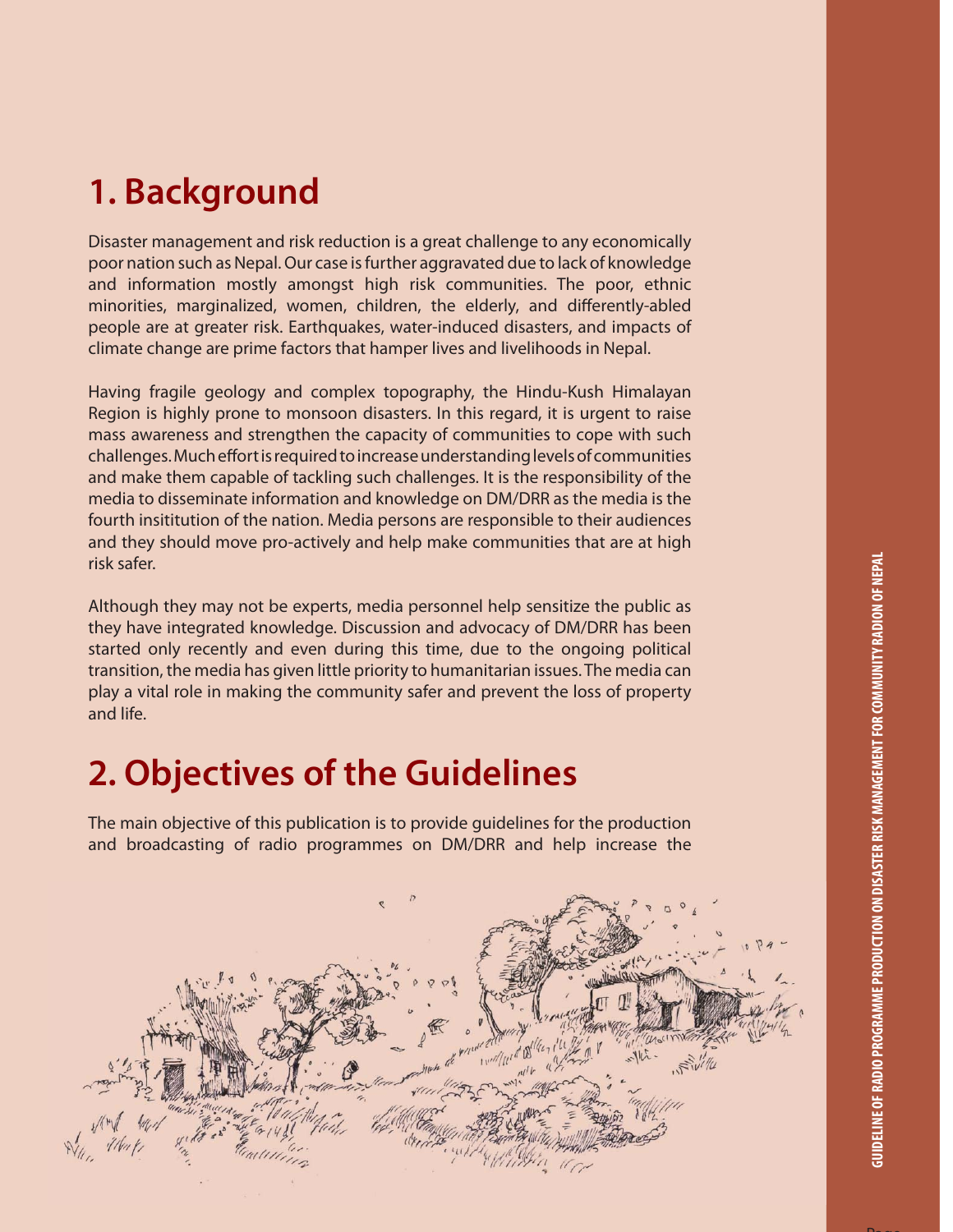

capacity of radio stations and ultimately communities to cope with disasters through increasing awareness and programme knowledge. Specific objectives of the guidelines are as follows:

- To broadcast programmes through the proper identification of local and national issues related to disasters;
- To disseminate fundamental knowledge and information that safeguard the rights of disaster affected communities; and
- To contibute to mass awareness and advocacy of DM/DRR, making it possible to produce, distribute, and broadcast effective radio programmes through the use of the guidelines.

## **3. Methodology/Process**

Due to the urgent need to identify different components and mechanisms that mainstream disaster issues through the media, mostly among community radio stations, this guideline has been prepared using the following methods:

- 1. Study, review, and analysis of published and broadcasted reports and related materials;
- 2. Discussion and interaction with concerned stakeholders and organisations;
- 3. Meetings, discussions, and interactions with disaster affected communities;
- 4. Questionnaire and information collection at the community level; and
- 5. Preparation of guidelines analysing the information and suggestions of various stakeholders.

## **4. Disaster Scenario in Nepal**

There is significant loss of human life and property every year due to disasters in Nepal and around the world. Nepal, in particular, is at high risk. Floods, landslides, heavy or no rainfall, fires, epidemics, windstorms, and lightning strikes take place every year. We are 11th on the list of high risk nation for earthquakes and 30th on the list of nations at high risk for water related disasters (UN/BCPR 2004).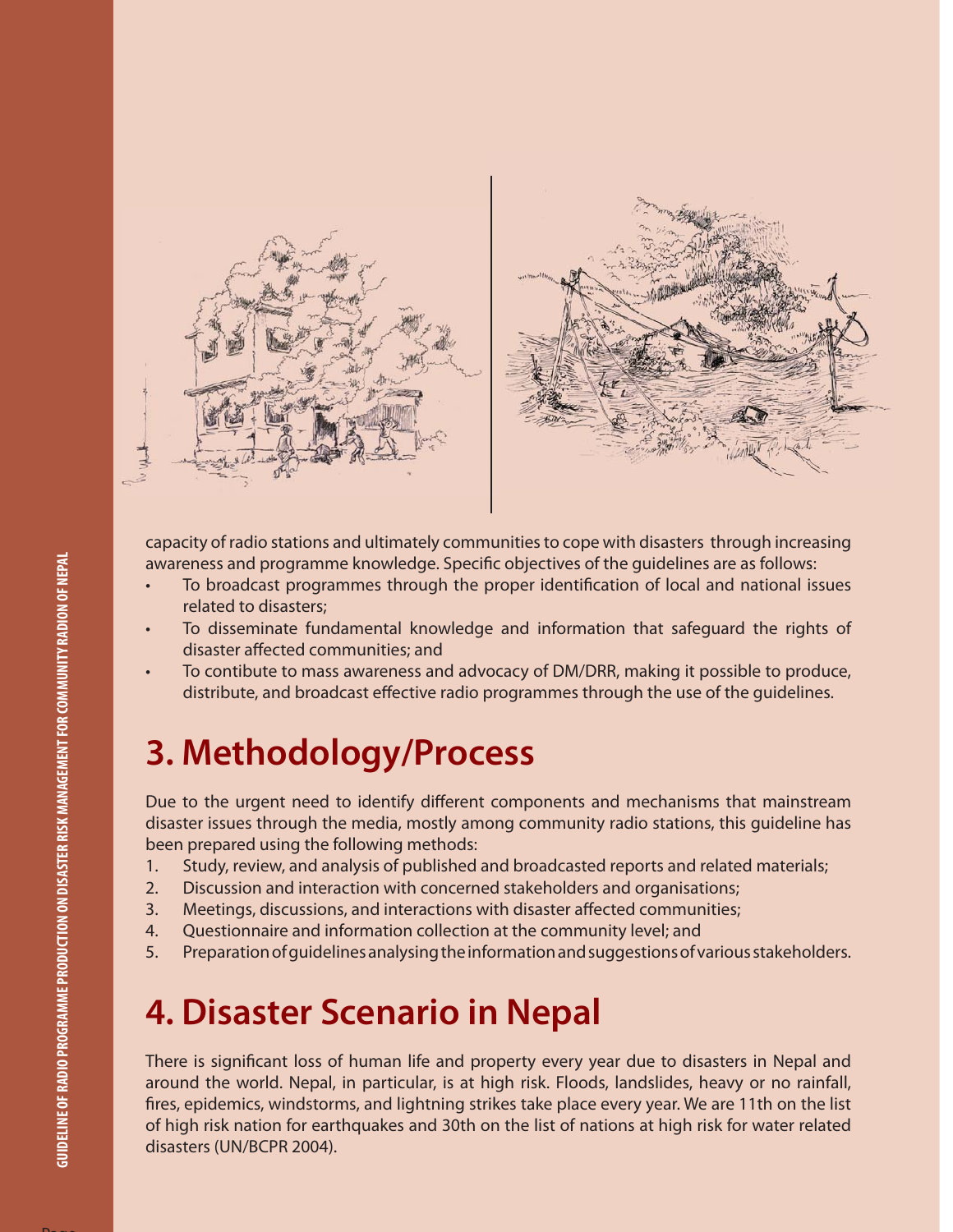| <b>S.N.</b>    | <b>Event</b>   | <b>Deaths</b> | <b>Injured</b> | <b>Affected</b><br>people | <b>House</b><br>loss | <b>House</b><br>damage | <b>Loss of</b><br>land (ha) | <b>Cattle</b><br>lost |
|----------------|----------------|---------------|----------------|---------------------------|----------------------|------------------------|-----------------------------|-----------------------|
|                | <b>Drought</b> |               | 1512           |                           |                      |                        | 329,332                     |                       |
| $\overline{2}$ | Earthquake     | 873           | 6842           | 4539                      | 33710                | 63                     |                             | 2257                  |
| $\overline{3}$ | Epidemic       | 15529         | 37773          | 323,896                   |                      |                        |                             | 78                    |
| $\overline{4}$ | Wildfire       | 1081          | 735            | 218,128                   | 62634                | 2762                   | 352                         | 113,922               |
| 5              | <b>Flood</b>   | 2884          | 349            | 3315,781                  | 70115                | 1041                   | 196,955                     | 31117                 |
| 6              | Landslide      | 3899          | 1188           | 480,069                   | 16799                | 1209                   | 21797                       | 9046                  |

#### Table 1: Disasters and their impact: 1971 to 2006

Source: Nepal Disaster Report, 2009, MoHA/GoN, DPNet-Nepal, UNDP, and Oxfam GB Nepal

Within the width of an average 90 km, Nepal rises from 60 to 8,848 metres above the sea level. This topology leaves it at high risk of disasters and varied climatic factors and geology highly prone to floods, landslides, avalanches, and Glacier Lake Outburst Flood (GLOF). Due to illiteracy and inability to adopt risk reduction measures, Nepal is suffering from frequently occurring epidemics, fires, windstorms, and other problems. Table 1 shows that more than 6,000 fast flowing rivers and rivulets from the Himalayas to the north to the Chure range to the South can be extremely destructive.

| <b>Types of</b> | <b>Geographical Area</b>                 |                 | <b>Cause</b>                                                                                                      |  |  |
|-----------------|------------------------------------------|-----------------|-------------------------------------------------------------------------------------------------------------------|--|--|
| <b>Disaster</b> | <b>Less impact</b><br><b>High impact</b> |                 |                                                                                                                   |  |  |
| Earthquake      | <b>Mountain</b>                          | Terai           | Techtronic movement                                                                                               |  |  |
| <b>Flood</b>    | Terai                                    | <b>Mountain</b> | High rainfall and dam made by India on<br>the border                                                              |  |  |
| Landslide       | <b>Mountain</b>                          |                 | Weak, unstable and steep terrain, soil<br>erosion, deforestation, etc.                                            |  |  |
| Wildfire        | <b>Terai</b>                             | <b>Mountain</b> | Lack of knowledge on proper use of fire,<br>dense settlement                                                      |  |  |
| Epidemic        | Terai, Mountain                          |                 | Lack of hygiene and safe drinking water,<br>malnutrition, lack of access to health<br>services                    |  |  |
| <b>GLOF</b>     | Mountain, hill                           | <b>Terai</b>    | <b>Climate Change: According to ICIMOD</b><br>and UNEP, among 3,115 glacial lakes, 22<br>are at risk of outburst. |  |  |

Table 2: Disasters and their impact according to geographical structure

Source: RC Neupane, Disaster Management Training Report, Lutheran World Federation, Nepalgunj, Banke 2009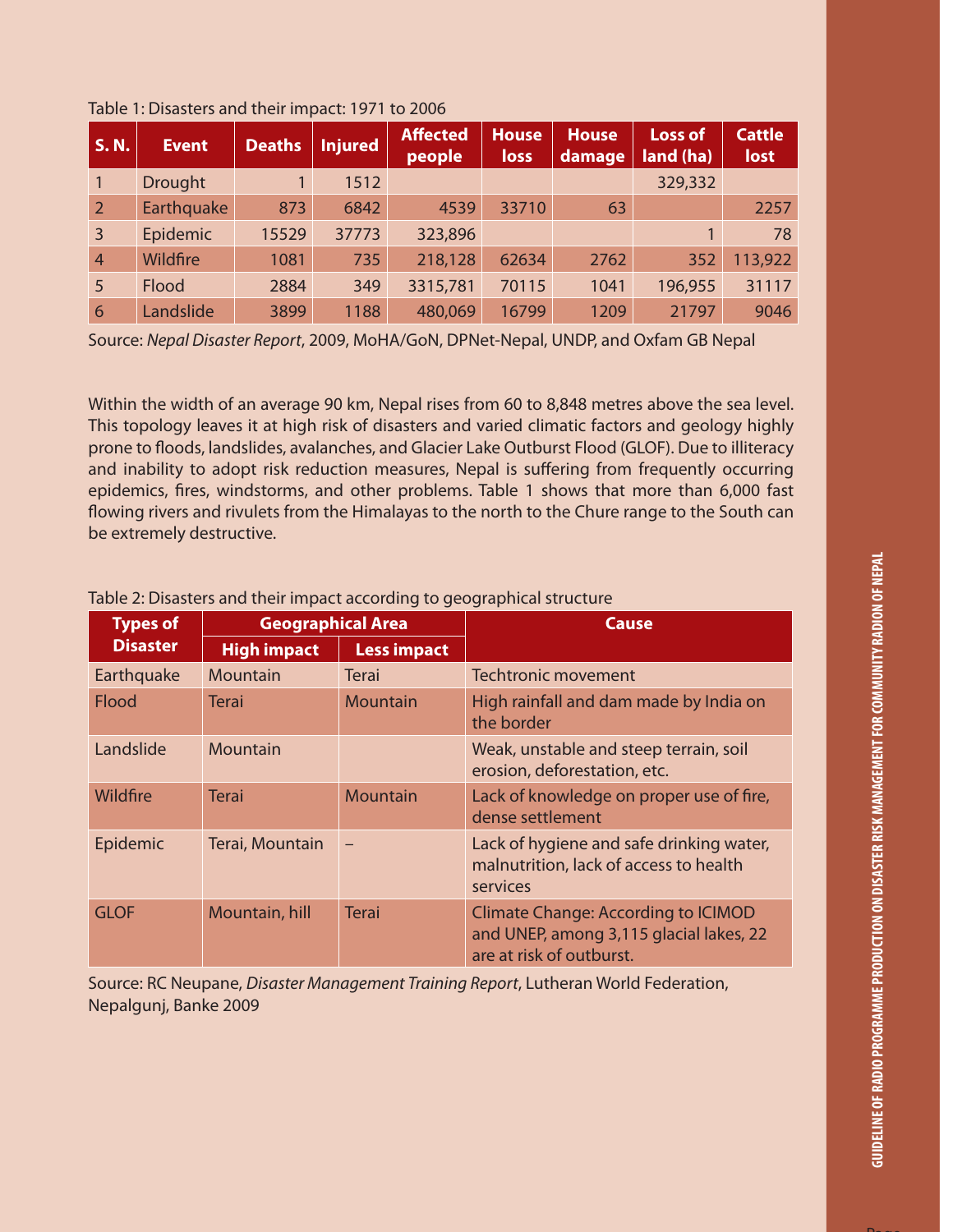## **5. Causes of Disasters**

There are mainly two causes for occurrence of disaster:

### **5.1 Natural cause:**

Disasters occur due to nature, for example: rainfall, flood, landslide, earthquake, volcano, tsunami etc.

### **5.2 Human cause:**

Disasters that occur due to human activities are called manmade disasters. For example: environment pollution, malnutrition, vehicle accidents, industrial and chemical accidents, and so forth.

# **6. Types of Disasters**

### **6.1 Slow occurrence disasters: desertification and drought**

### **6.2 Fast occurrence disaster**

- Geological disasters: earthquakes, volcanic eruptions
- Water related disasters: floods, landslides, inundation, avalanches, hailstorms, Glacier Lake Outburst Flood
- Hydro-meteorological disasters: windstorms, cold waves, lightning strikes, tsunami
- Manmade disasters: social conflicts, wars, quarrels
- Fire induced disasters: forest fires, fire at industries, homes, vehicles, etc.
- Food induced disasters: Famine, malnutrition, epidemics
- Technological disasters: chemical, industrial and vehicle accidents
- Biological disasters: wildlife attack, epidemics, viral and incest attacks

## **7. Impacts of Disasters**

### **7.1 Human cost: lives lost, injuries**

### **7.2 Economic cost:**

- Loss of reserves: food, clothes, valuables, important documents
- Physical infrastructure: houses, sheds, electrical power, drinking water supply
- Land: farm land, fish pond
- Crops: cash crops, food, gardens
- Livestock: cow, buffalo, goat, hen, pigs and many more
- Public property: schools, libraries, roads, bridges, drinking water systems, electricity plants

### **7.3 Long term impact:**

- Mental impact
- Economic impact: individual and social, livelihoods
- National impact
- International impact
- **Effect on human resource**

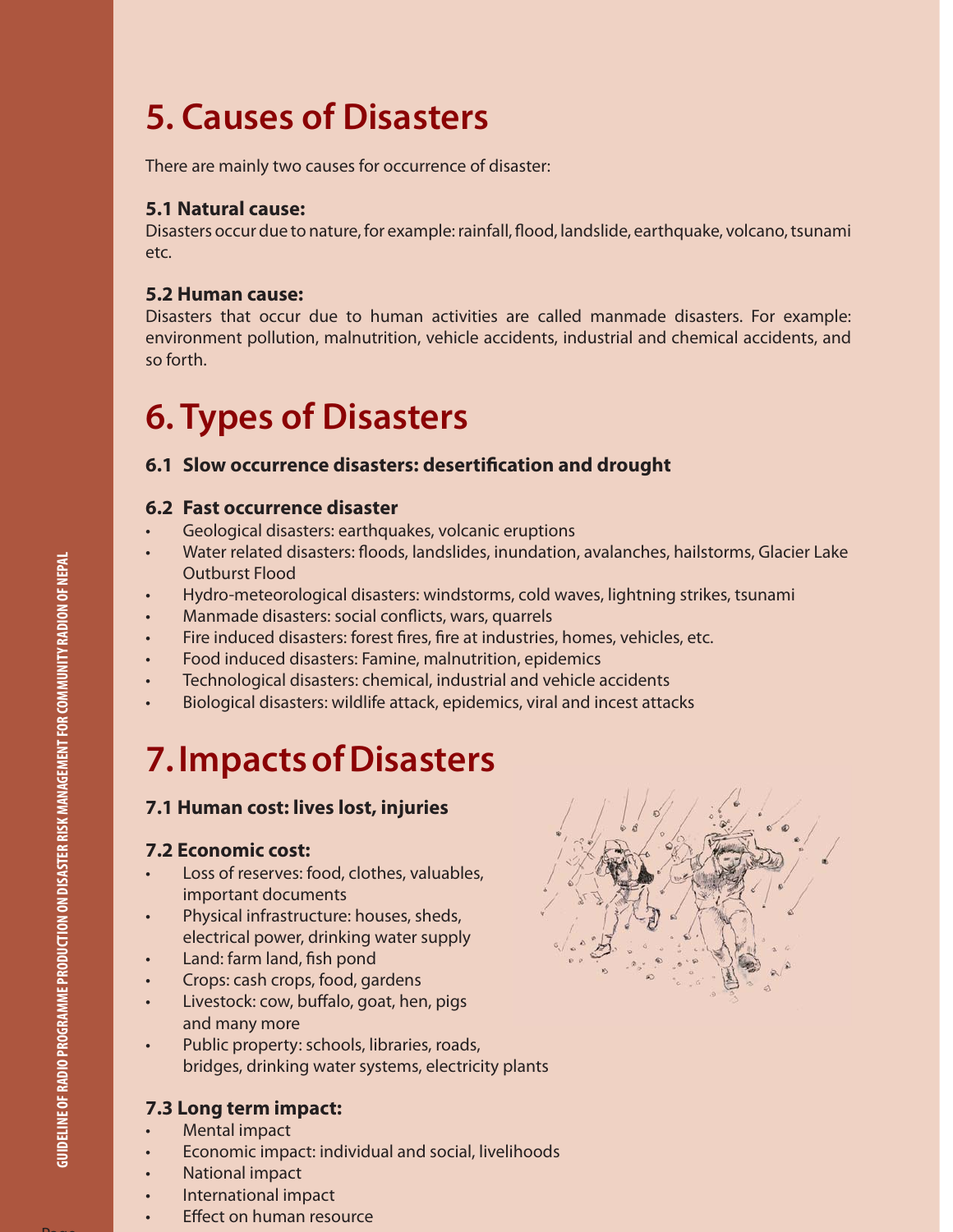## **8. Disaster Risk Management**

Human-induced disasters can be controlled to a high extent but natural causes of disasters cannot be controlled. Research and experiment however have proven that destruction of property as a result of disasters can be reduced. We are facing the risk of disasters in daily life directly or indirectly. The need to establish the practice of regularly washing hands before meals or after using the toilet is important, as is the need for communities to become aware and informed in coping with disasters. There are several causes for the occurence of disasters and it is necessary to have a micro-level study for the cause and impact of disasters. Disaster management is defined as entire activities carried out to reduce the disaster in three stages, i.e., pre-disaster, disaster, and post disaster.

## **9. Disaster Management Cycle**

Disaster management has three stages: pre-disaster, disaster, and post disaster. Generally, people make considerations for disasters only after they occur and they usually prepare for diasters and post disasters. Pre-disasters are neglected although they are the most crucial. Thus all activities carried out before, during, and after a disaster are part of a cycle and it is called the disaster management cycle as presented below.

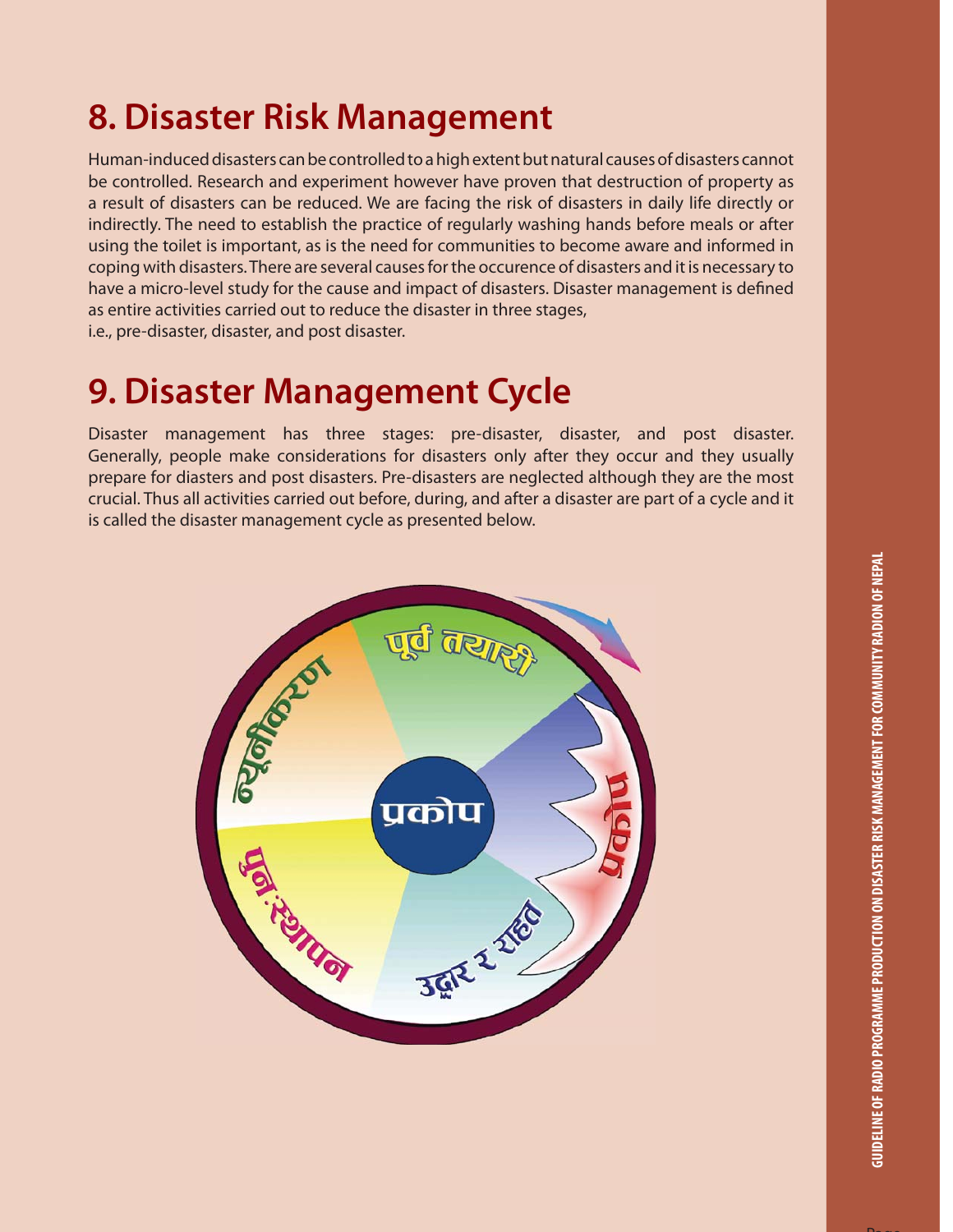# **10. Considerations for the Radio**

### **10.1 Annual Calendar**

Media personnel should know the possible occurrences and areas for disasters when they produce material related to disaster risk management. We have a calender as follows:

| <b>Event/Month</b> | 1 | $\overline{2}$ | 3 | 4 | 5 | $\overline{6}$ | 7 | 8 | 9 | 10 | 11 | 12 |
|--------------------|---|----------------|---|---|---|----------------|---|---|---|----|----|----|
| <b>Flood</b>       |   |                |   |   |   |                |   |   |   |    |    |    |
| <b>Landslide</b>   |   |                |   |   |   |                |   |   |   |    |    |    |
| <b>Epidemic</b>    |   |                |   |   |   |                |   |   |   |    |    |    |
| <b>Windstorm</b>   |   |                |   |   |   |                |   |   |   |    |    |    |
| <b>Wildfire</b>    |   |                |   |   |   |                |   |   |   |    |    |    |
| <b>Earthquake</b>  |   |                |   |   |   |                |   |   |   |    |    |    |
| <b>Hailstorm</b>   |   |                |   |   |   |                |   |   |   |    |    |    |
| <b>GLOF</b>        |   |                |   |   |   |                |   |   |   |    |    |    |
| <b>Cold wave</b>   |   |                |   |   |   |                |   |   |   |    |    |    |

### **10.2 Pre-disaster**

- Identification of disaster: identification and mapping of hazard
- Contingency plan (emergency action plan)
- National legislation or policies, strategy, act and programme
- Human resource mobilization, training, workshop, seminar
- Resource and relief of response management
- Framework for resettlement and rehabilitation
- Framework for re-construction
- Measures to reduce disaster (structural, non-structural, food security)
- Disaster Preparedness plan
- Emergency fund, First Aid kit, and Go Bag
- Coordination with all aspects of disaster management
- Identification of stakeholders and work division
- Practice of disaster resistance technology and development work
- Assessment of disaster impacts and development work
- Mainstreaming disaster risk reduction and development work

### **10.3 Disaster**

- Patience, control, and use of safety measures
- Rescue and relief if one is safe
- Waiting and following the government's guidelines
- During emergency, move to a safe area with the Go Bag
- Rescue and relief management

### **10.4 Post Disaster**

- Regularity with relief management activities
- Disaster Impact Assessment
- Reconstruction and maintenance of affected structures
- Resettlement and recovery
- Assessment of current disaster management plan
- Minimal use of important services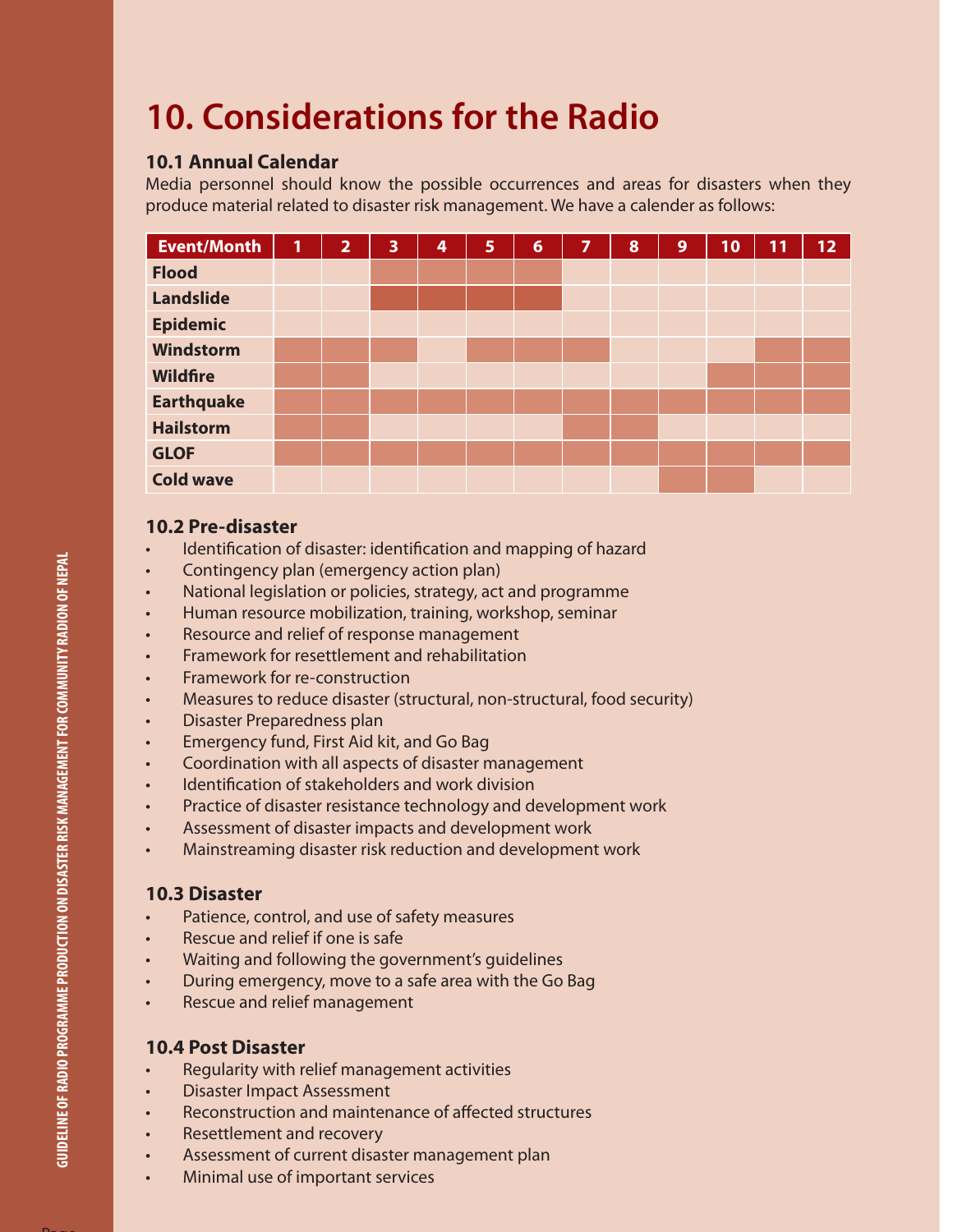# **11. Approaches and Preparations**

Media personnel have to prepare the following materials while considering the different stages of disaster management:

| <b>S.N.</b> | <b>Subject</b>                | <b>Issues</b>                                                                                                                                                                              | <b>Area</b>                                                                                                                                                                                                                                                                                                                                                                                                                                                                                                                                                                                                                                                                                                                        |
|-------------|-------------------------------|--------------------------------------------------------------------------------------------------------------------------------------------------------------------------------------------|------------------------------------------------------------------------------------------------------------------------------------------------------------------------------------------------------------------------------------------------------------------------------------------------------------------------------------------------------------------------------------------------------------------------------------------------------------------------------------------------------------------------------------------------------------------------------------------------------------------------------------------------------------------------------------------------------------------------------------|
| 1.          | <b>Information</b>            | Preparedness                                                                                                                                                                               | Flood<br>$\bullet$<br>Landslide<br>Epidemic<br>Wildfire<br>Windstorm<br>$\bullet$<br>Earthquake<br>$\bullet$<br>Drought/Food insecurity/Malnutrition<br>$\bullet$<br><b>GLOF</b><br>$\bullet$<br>Avalanche                                                                                                                                                                                                                                                                                                                                                                                                                                                                                                                         |
| 2.          | Approach/<br>Knowledge        | <b>Disaster</b><br>management                                                                                                                                                              | Disaster and its origin<br>Vulnerability<br>$\bullet$<br><b>Risk and its nature</b><br>$\bullet$<br>Disaster and its situation as a result of the<br>hazard<br>Search and rescue<br>Information collection and analysis during<br>$\bullet$<br>emergency<br><b>Relief management</b><br>Resettlement<br>$\bullet$<br>Reconstruction<br>$\bullet$<br>Reduction<br>$\bullet$<br><b>Disaster Impact Assessment</b><br>$\bullet$<br><b>Community Based Disaster Management</b><br>$\bullet$<br>Committee<br>Minimal criteria for humanitarian support<br>$\bullet$<br>Sphere project<br>$\bullet$<br>The rights of disaster affected community<br>$\bullet$<br>Sociocultural structure<br>Economic and technical capacity<br>$\bullet$ |
| 3.          | Interaction                   | Local, national,<br>and international<br>norms and values,<br>safeguarding<br>human rights<br>during disasters                                                                             |                                                                                                                                                                                                                                                                                                                                                                                                                                                                                                                                                                                                                                                                                                                                    |
| 4.          | <b>Policy and</b><br>advocacy | <b>National strategy</b><br>of disaster risk<br>management<br><b>Disaster</b><br>$\bullet$<br>Management<br>Act, Policy and<br>Law<br><b>Activities and</b><br>$\bullet$<br>implementation | Disaster management and risk reduction<br>plan with regards to the national plan<br>Responsibility of the working group<br>regarding response, relief, and rescue<br>Compensation and its criteria<br>Duty and rights of victims<br>$\bullet$<br>Participation of affected community in the<br>programme and access to decision making                                                                                                                                                                                                                                                                                                                                                                                             |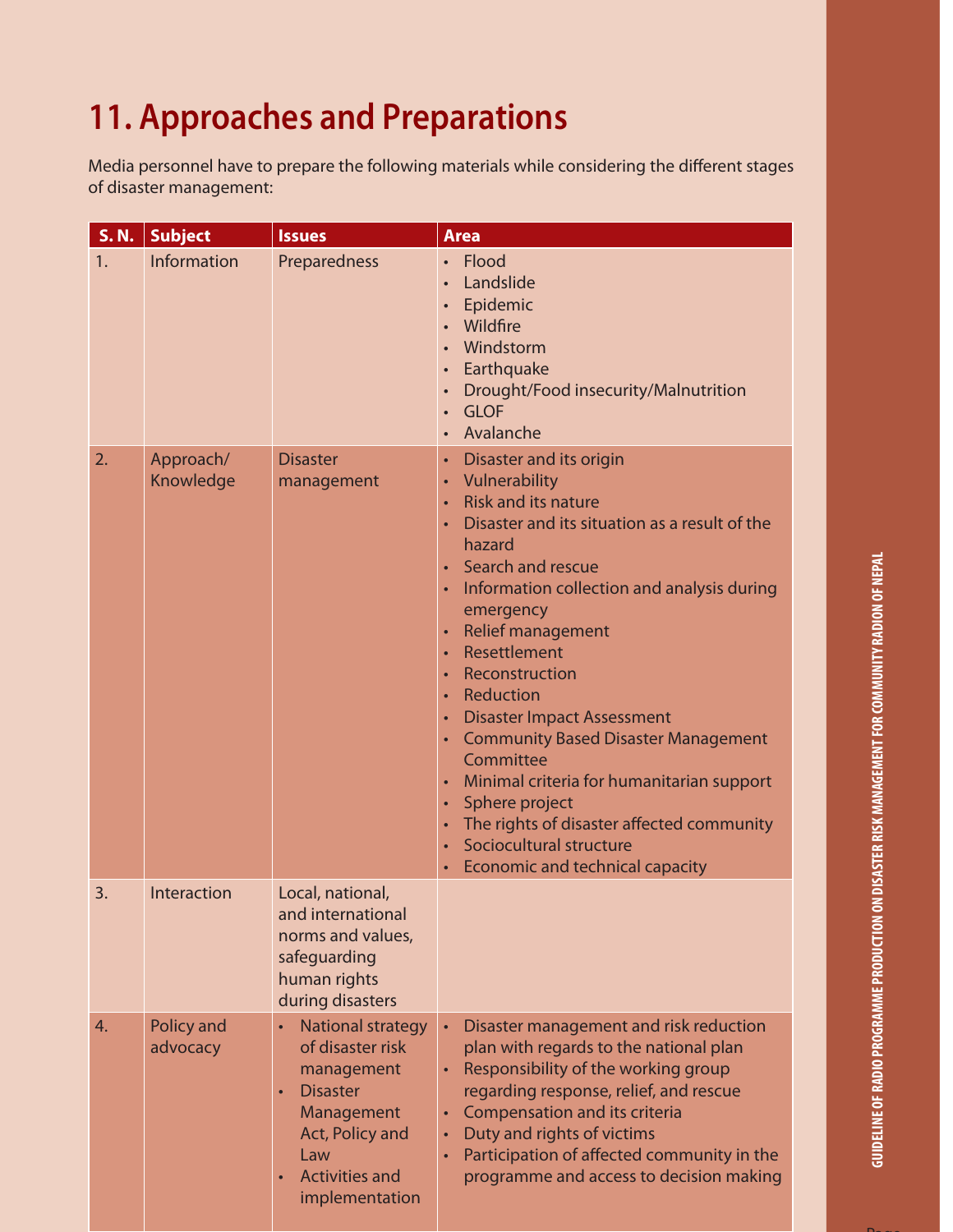| 5. | Social<br>desire/Event<br>description | Field study                | • Effectiveness of disaster management and<br>risk reduction programme<br>• Success and failure of programme<br><b>Community acceptance</b><br>Replicable and scalable best practices and<br>success stories<br>Non-replicable practices and failures                                   |
|----|---------------------------------------|----------------------------|-----------------------------------------------------------------------------------------------------------------------------------------------------------------------------------------------------------------------------------------------------------------------------------------|
| 6. | <b>Inclusiveness</b>                  | Community<br>participation | The gender approach and issues<br>Participation and issues of the poor and<br>the marginalized community<br>• Communities who are compelled to stay in<br>vulnerable places<br>Issues of specially abled persons<br>Issues of adults, children, and women<br>Approaching leading issues |

### **Reference Materials**

It is necessary to understand issues and increase knowledge through these materials:

- National Strategy of Disaster Risk Management 2066, Government of Nepal
- **•** Preparedness in Practice 2007, DPNet Nepal
- Disaster Knowledge Series (series 1 15), ECO Nepal
- Paryawaran Monthly, ECO Nepal
- Chetana Radio and Television programme, ECO Nepal
- Tragedy of Disaster, Oxfam GB Nepal, ECO Nepal
- Disaster Risk Reduction toolkit for CA members, 2066

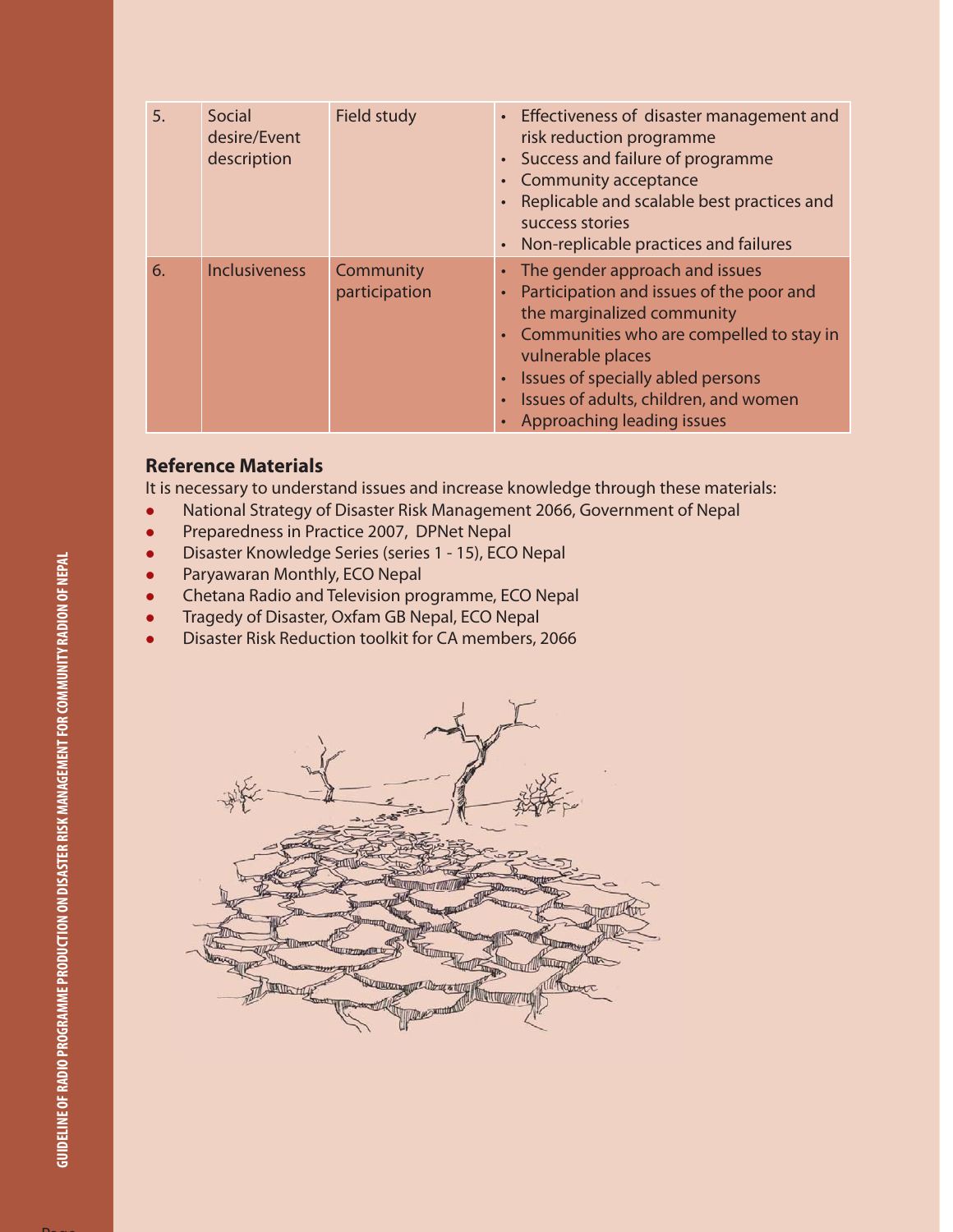## **Annex 1: Terminology**

**Adaptation:** the adjustment of the natural or human system in response to actual or expected climatic stimuli or their effects, which results in moderate harmful situations or turns environments into beneficial opportunities.

**Biological Hazard:** exposure to pathogens, toxins, and bioactive substances that may cause loss of life, injury, illness or other health impacts, property damage, loss of livelihoods and services, social and economic disruption, and environmental damage.

**Building Code:** a set of ordinances or regulations and associated standards aimed at controlling aspects of the design, construction, selection of materials, alteration, and occupancy of structures that are necessary to ensure human safety and welfare including resistance to collapse and damage.

**Capacity:** strengths, attributes, and resources within a community, society, or organization that can be used to achieve agreed goals.

**Capacity Development**: the process by which people, organizations, and society systematically stimulate and develop their capacities overtime to achieve social and economic goals while improving knowledge, skills, systems, and institutions.

### **Climate Change**

- a) The Inter-governmental Panel on Climate Change (IPCC) defines climate change as: "a change in the state of the climate that can be identified (e.g., by using statistical tests) by changes in the mean and/or the variability of its properties, and that persists for an extended period, typically decades or longer. Climate change may be due to natural internal processes or external forcing or to persistent anthropogenic changes in the composition of the atmosphere or in land use".
- b) The United Nations Framework Convention on Climate Change (UNFCCC) defines climate change as "a change of climate which is attributed directly or indirectly to human activity that alters the composition of the global atmosphere and which is in addition to natural climate variability observed over comparable time periods".

**Contingency Planning:** a management process that analyses specific potential events or emerging situations that might threaten society or the environment and establishes arrangements in advance to enable timely, effective, and appropriate responses to such events and situations.

**Coping Capacity:** the ability of people, organizations, and systems to face and manage adverse conditions, emergencies or disasters in line with available skills and resources.

**Corrective Disaster Risk Management:** management activities that address and seek to correct or reduce disaster risks which are already present.

**Critical Facilities:** primary physical structures, technical facilities, and systems which are socially, economically or operationally essential to the functioning of a society or community, both in routine circumstances and during extreme circumstances of an emergency.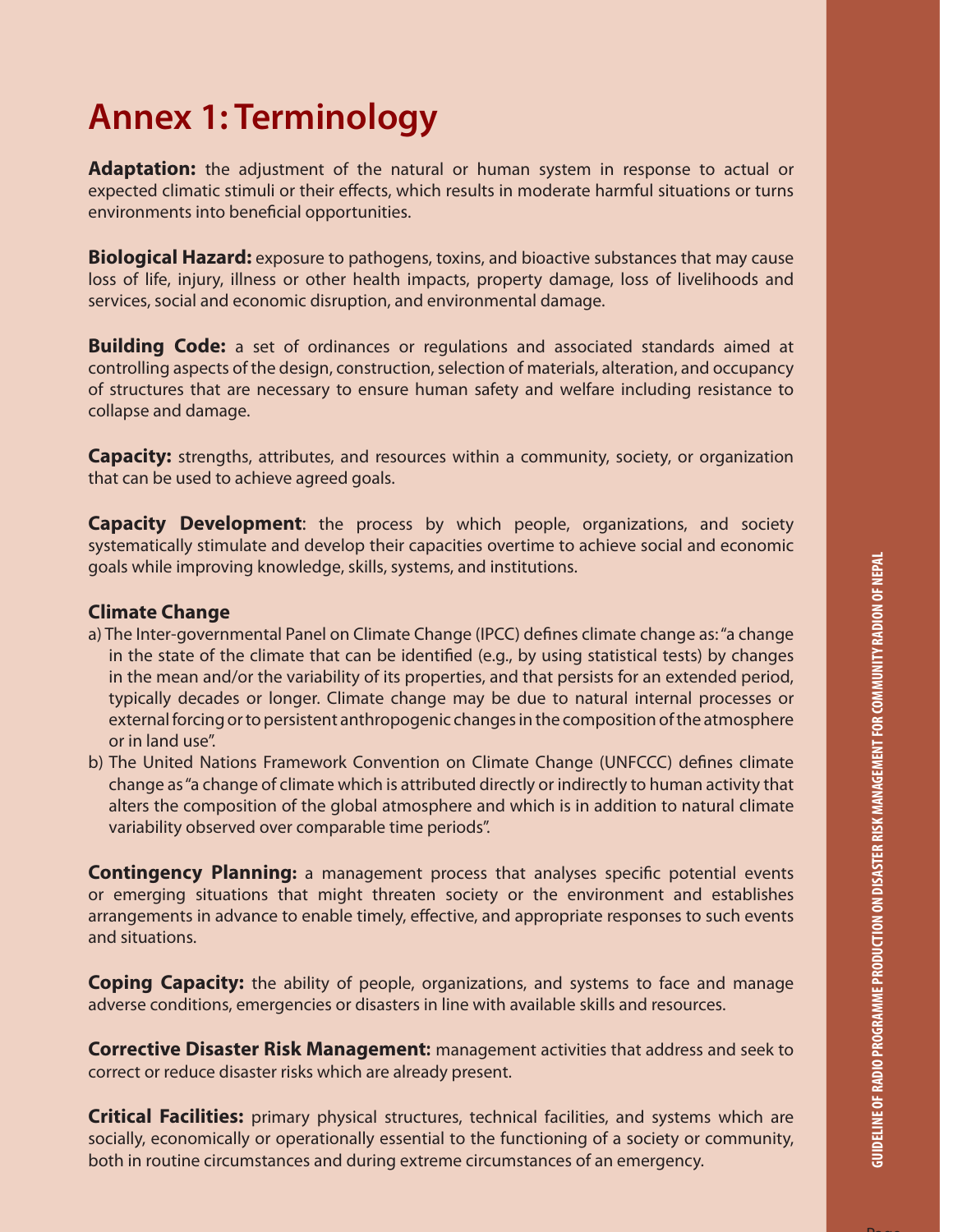**Disaster:** serious disruption of the functioning of a community or society involving widespread human, material, economic or environmental losses and impacts, which exceeds the ability of the affected community or society to cope using its own resources.

**Disaster Risk:** potential disaster losses in terms of lives, health status, livelihoods, assets, and services, which could occur to a particular community or society over some specified time period in the future.

**Disaster Risk Management:** the systematic process of using administrative directives, organizations, and operational skills and capacities to implement strategies, policies, and improved coping capacities in order to lessen the adverse impacts of hazards and the possibility of disaster.

**Disaster Risk Reduction:** the concept and practice of reducing disaster risks through systematic efforts that analyse and manage factors causing disasters such as reduced exposure to hazards, lessened vulnerability of people and property, wise management of land and the environment, and improved preparedness of adverse events.

**Disaster Risk Reduction Plan:** a document prepared by an authority, sector, organization or enterprise that sets out goals and specific objectives for reducing disaster risks while actions are carried out to accomplish these objectives.

**Early Warning System:** capacities needed to generate and disseminate timely and meaningful information that enable individuals, communities, and organizations threatened by a hazard to prepare and act appropriately for reduction of possible harm or loss.

**Ecosystem Services:** benefits that people and communities gain from ecosystems.

**Emergency Management:** the organization and management of resources and responsibilities to address all aspects of emergencies, in particular preparedness, response, and initial recovery steps.

**Emergency Services:** set of specialized agencies that have specific responsibilities and objectives in serving and protecting people and property during emergencies.

**Environmental Degradation:** reduction of the capacity of the environment to meet social and ecological objectives and needs.

**Environmental Impact Assessment:** process by which the environmental consequences of a proposed project or programme are evaluated, undertaken as an integral part of planning and decision making with the view to limit or reduce the adverse impacts of the project or programme.

**Exposure:** people, property, systems, or other elements present in hazard zones that are thereby subject to potential losses.

**Extensive Risk:** widespread risk associated with the exposure of dispersed populations to repeated or persistent hazard conditions of low or moderate intensity, often of a highly localized nature, which can lead to debilitating cumulative disaster impacts.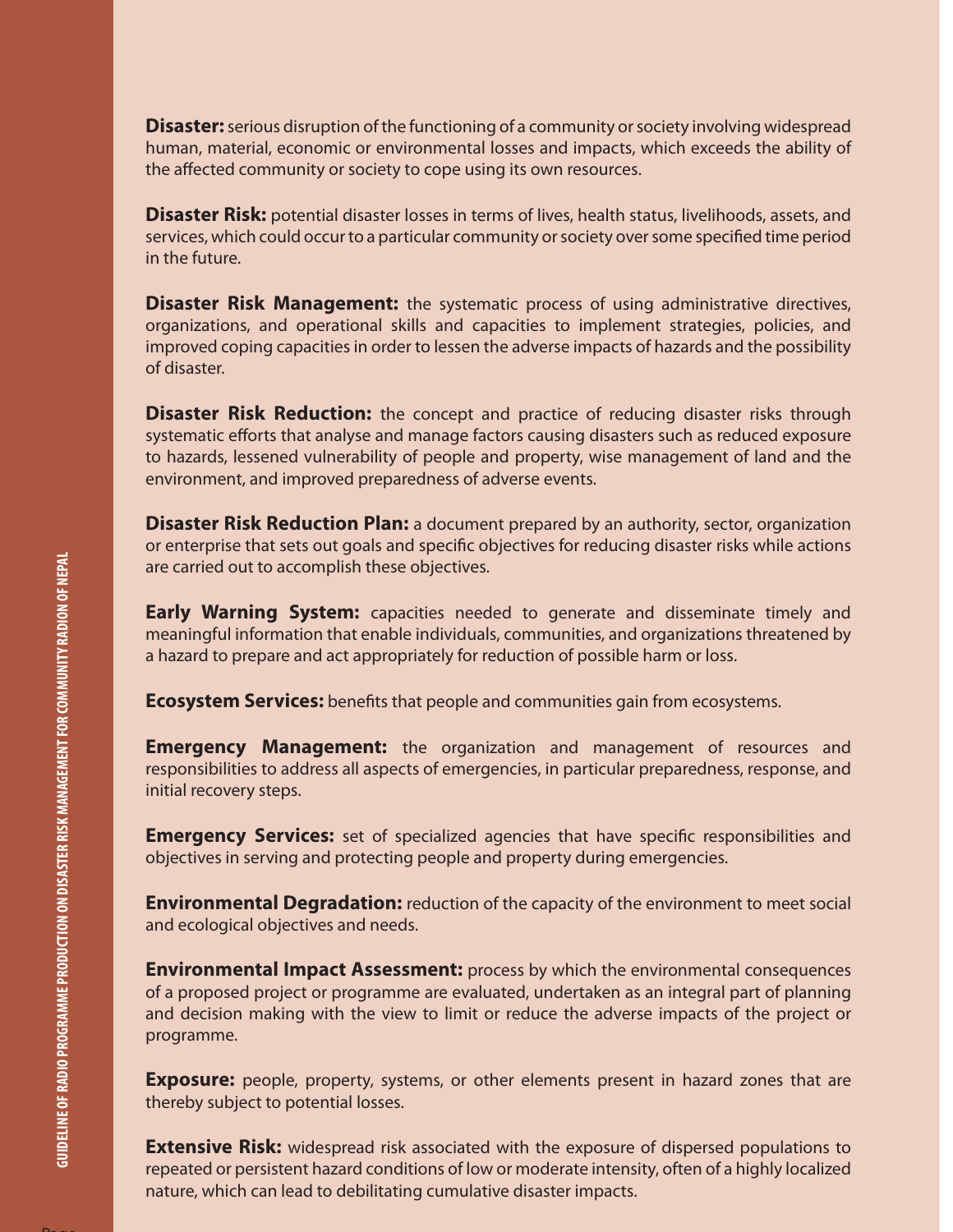Page

**Forecast:** definite statement or statistical estimate of the likely occurrence of a future event or conditions for a specific area.

**Geological Hazard:** geological process or phenomenon that may cause loss of life, injury or other health impacts, property damage, loss of livelihoods and services, social and economic disruption, or environmental damage.

**Greenhouse Gases:** gaseous constituents of the atmosphere, both natural and anthropogenic, that absorb and emit radiation of thermal infrared radiation emitted by the earth's surface, the atmosphere, and clouds.

**Hydro-meteorological Hazard:** process or phenomenon of atmospheric, hydrological or oceanographic nature that may cause loss of life, injury or other health impacts, property damage, loss of livelihoods and services, social and economic disruption, or environmental damage.

**Intensive Risk:** risk associated with the exposure of a large number of people and economic activities to intense hazard events, which can lead to potentially catastrophic disaster impacts involving high mortality and asset loss.

**Land-use Planning:** the process undertaken by public authorities to identify, evaluate, and decide on different options for the use of land including consideration of long-term economic, social, and environmental objectives. Implications for different communities and interest groups and the subsequent formulation and promulgation of plans that describe permitted or acceptable uses.

**Mitigation:** lessening or limitation of the adverse impacts of hazards and related disasters.

**National Platform for Disaster Risk Reduction:** generic term for national mechanisms that coordinate and provide policy guidance on disaster risk reduction that are multi-sectoral and inter-disciplinary in nature involving the participation of the public, private sector, and civil society.

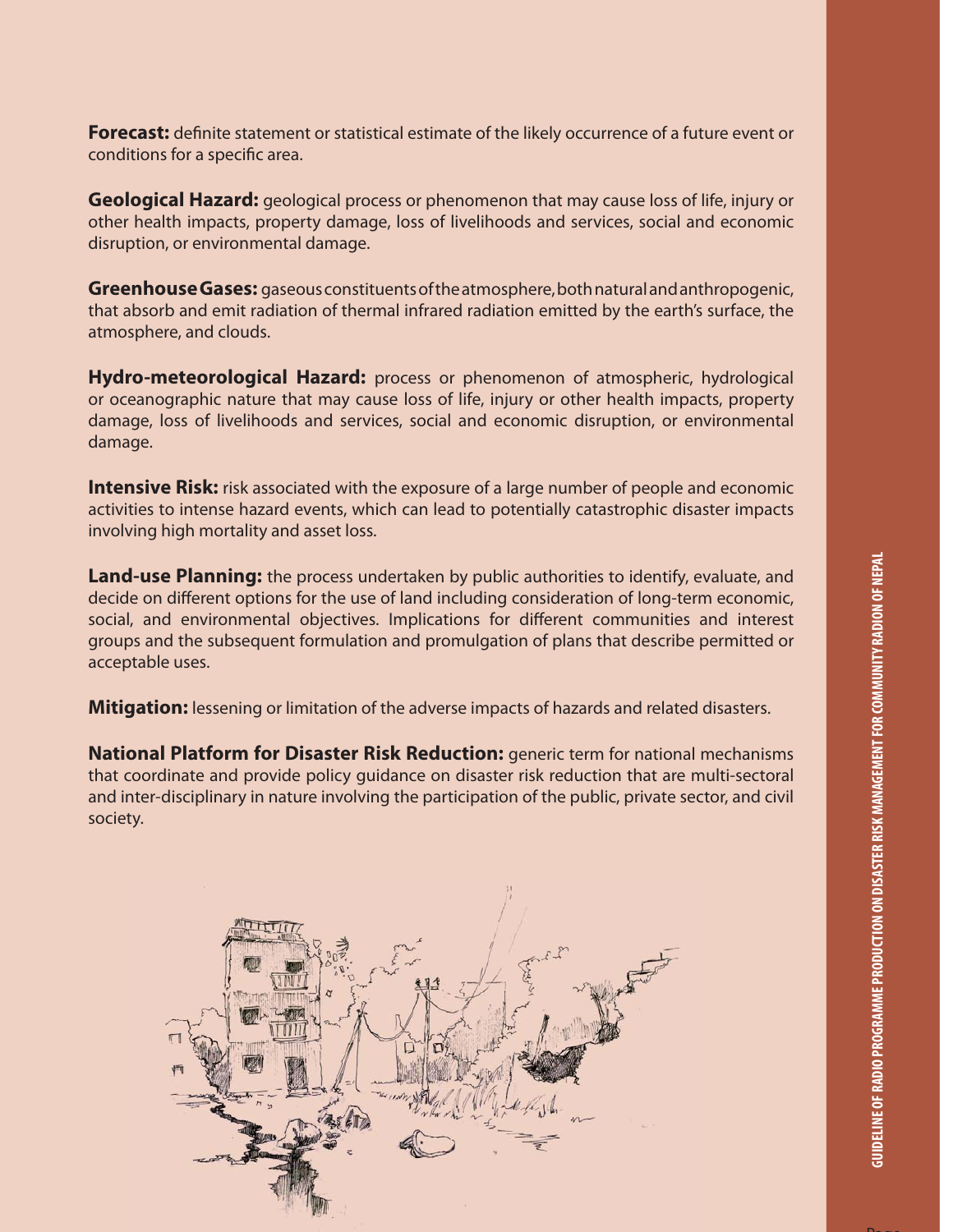**Preparedness:** knowledge and capacities developed by governments, professional response and recovery organizations, communities and individuals to effectively anticipate, respond to, and recover from the impacts of likely, imminent, or current hazards or conditions.

**Prevention:** safeguard against the adverse impacts of hazards and related disasters.

**Prospective Disaster Risk Management:** management activities that address and seek the prevention of new or increased disaster risks.

**Public Awareness:** the extent of common knowledge regarding disaster risks, the factors that lead to disasters, and the actions that can be taken individually and collectively to reduce exposure and vulnerability to hazards.

**Recovery:** restoration or improvement of appropriate facilities, livelihoods, and living conditions of disaster-affected communities, including efforts to reduce disaster risk factors.

**Residual Risk:** the risk that remains in unmanaged form, even when effective disaster risk reduction measures are in place, and for which emergency response and recovery capacities must be maintained.



**Resilience:** the ability of a system, community or society exposed to hazards to resist, absorb, accommodate and recover from the effects of a disaster in a timely and efficient manner while preserving and restoring essential basic structures and functions.

**Response:** provision of emergency services and public assistance during or immediately after a disaster in order to save lives, reduce health impacts, ensure public safety, and meet the basic subsistence needs of the people affected.

**Retrofitting:** upgrade of existing structures to become more resistant and resilient to the damaging effects of hazards.

**Risk:** probability of an event and its negative consequences.

**Risk Assessment:** methodology to determine the nature and extent of risk by analysing potential hazards and evaluating existing conditions of vulnerability that could potentially harm people, property, services, livelihoods, and the environment on which they depend.

**Risk Management:** systematic approach and practice of managing uncertainty to minimize potential harm and loss.

**Risk Transfer:** process of formally or informally shifting the financial consequences of particular risks from one party to another whereby a household, community, enterprise or state authority who obtains resources from the other party after a disaster occurs in exchange for ongoing or compensatory social or financial benefits provided to that other party.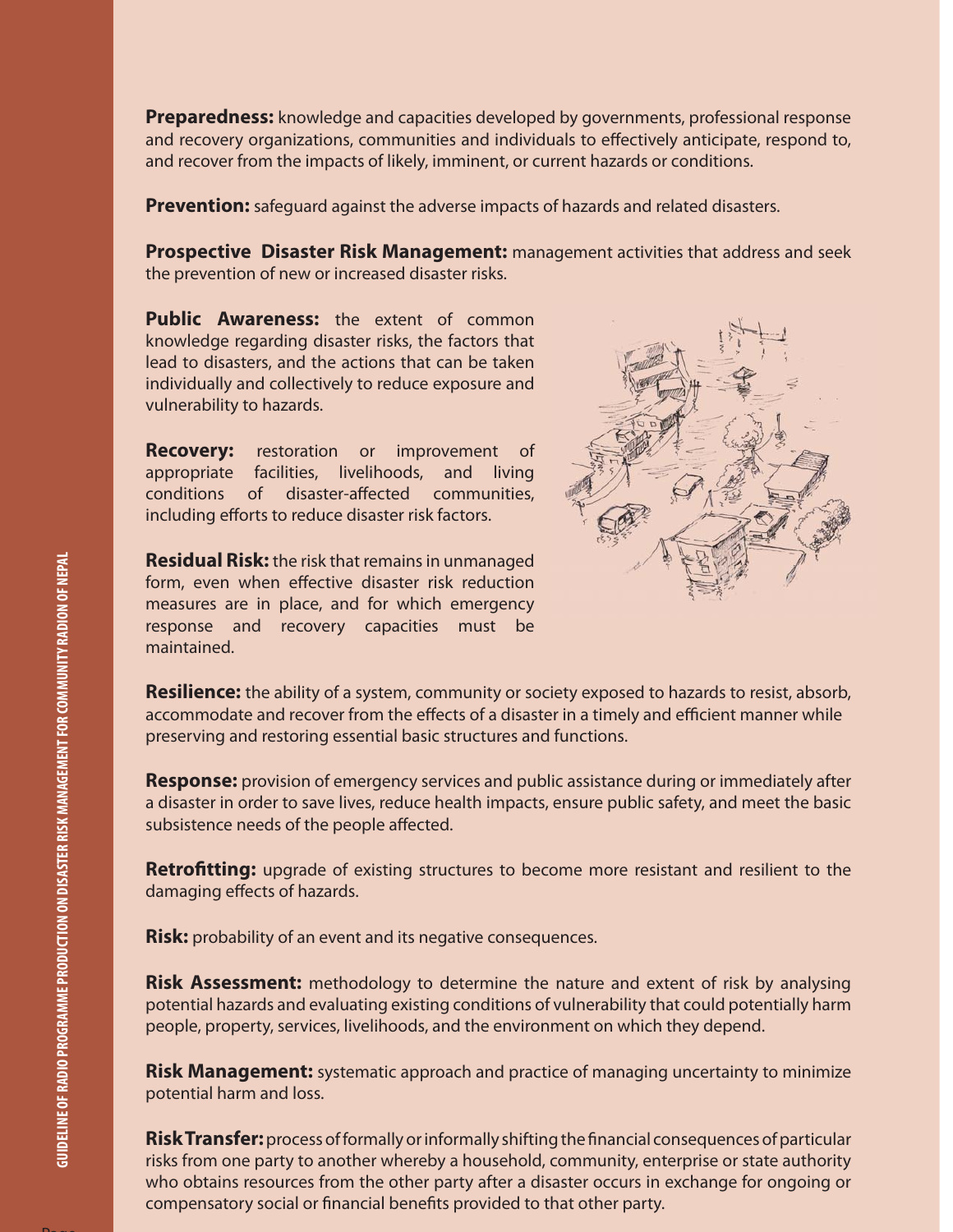**Socio-natural Hazard:** increased occurrences of certain geophysical and hydrometeorological hazard events such as landslides, flooding, land subsidence, and drought that arise from the interaction of natural hazards with overexploited or degraded land and environmental resources.

**Structural Measures:** any construction to reduce or prevent possible impacts of hazards or application of engineering techniques to achieve hazard-resistance and resilience in structures or systems.

**Non-structural Measures:** any measure that uses knowledge, practice, or agreement to reduce risks and impacts, in particular the adoption of policies and laws and public awareness raising, training, and education.

**Sustainable Development:** development that meets the needs of the present without compromising the ability of future generations to meet their own needs.

**Technological Hazard:** a hazard originating from technological or industrial conditions including accidents, dangerous procedures, infrastructure failures or specific human activities that may cause loss of life, injury, illness or other health impacts, property damage, loss of livelihoods and services, social and economic disruption, or environmental damage.

**Vulnerability:** characteristics and circumstances of a community, system or asset that make it susceptible to the damaging effects of a hazard.

**Duck, Cover, and Hold:** the way of sitting during an earthquake or landslide in order to safeguard vital body organs.

**Go Bag:** a bag that can be put in a convenient place and can be carried during a disaster which contains First Aid, light food, and useful instruments.

**After shocks:** minor shocks that is felt after the occurrence of a huge earthquake.

## **Annex 2: Minimum Standards for Humanitarian Support**

An emergency plan is used during a disaster to reduce destruction. During this period, social, economic, and cultural conditions are not in balance. These criteria are developed in consideration of fundamental humanitarian norms and value that protect the rights of disaster affected communities. The Government of Nepal has already endorsed the criteria. A summary is given below:

#### **1. Coordination, Information, and Early-warning Cluster**

- Coordinate meetings once in two days during the first week and second week.
- **•** Prepare information regarding the coordination meeting and report.
- Support and distribute the relief materials to people or groups that are at risk.
- Based on the condition and necessity, the team conducts MIRA (Multi-sectoral Rapid Assessment).
- $\bullet$  Prepare reports everyday of the first week. Prepare reports once during a week or once in two days as per need.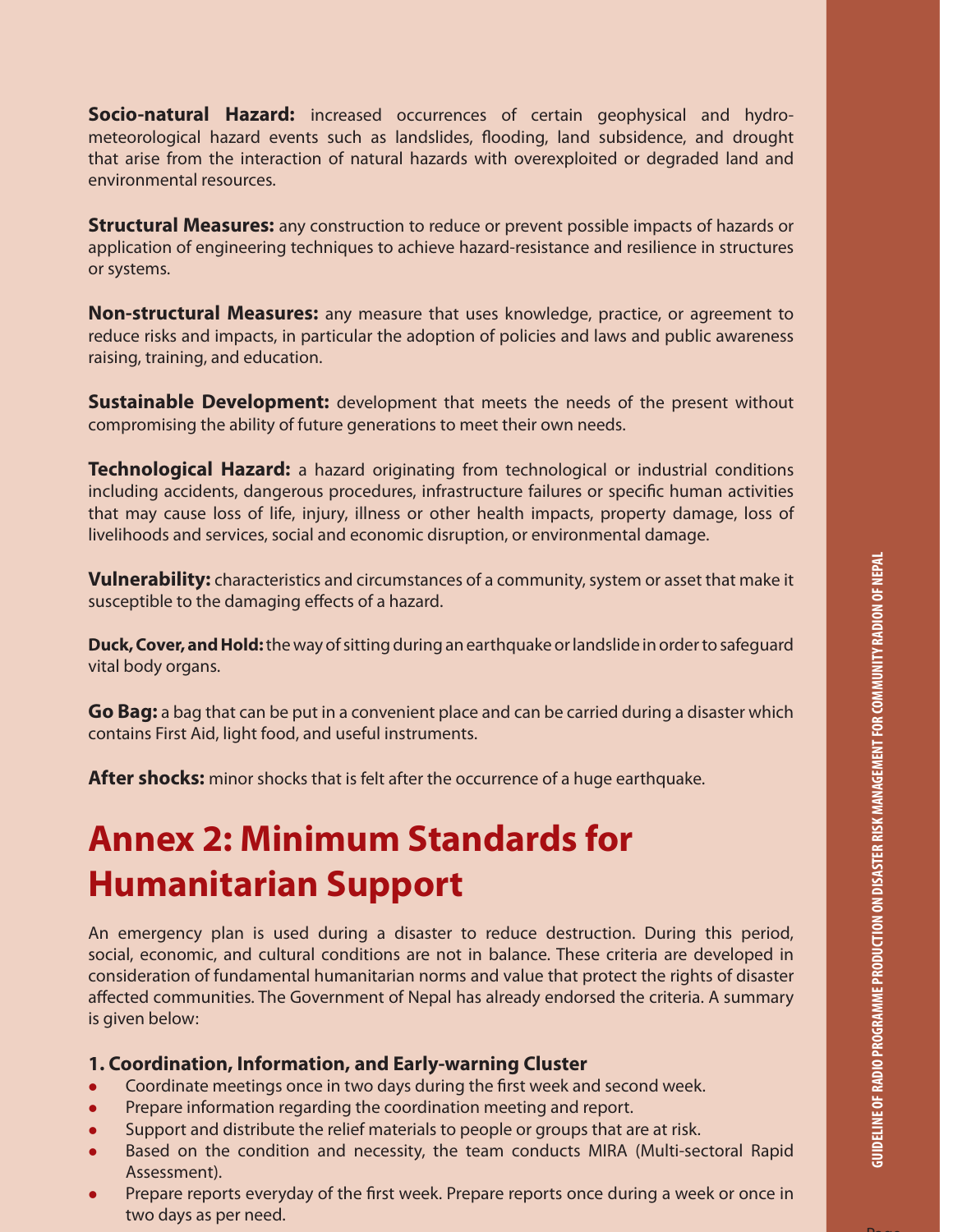- $\bullet$  Send news to media everyday during the first week within 24 hours.
- Attempt to activate the regional disaster relief committee.
- Coordinate and manage the camp.

### **2. Food Cluster**

- 1. Manage foodstuff (2,100 calories) for each person per day.
- 2. Make available one or two different complementary food items with foodstuff already being provided especially for small children, HIV-AIDS affected, malnourished individuals, etc.)

### **3. Food Basket**

MoHA/GoN has recommended the following food list based on the Hyogo Framework for Action:

- Rice per day per person 420 gram
- Pulses per day per person 60 gram
- Vegetable oil per day per person 30 ml
- Salt per day per person 5 gram

Food should be distributed as per the local situation and distribution should be carried out according to different levels and data obtained by the latest account.

### **4. Shelter and Camp Management**

- $\bullet$  In average, 3.5 4.5 m<sup>2</sup> area is available for a single person.
- 4 x 5 m plastic seat along with rope and other urgently needed materials are available for a family of five members.
- Access of sufficient number of people from the club.
- Provide one full set of clothing to children aged below two years.
- Provide one full set of clothing for women, girls, men, and boys. In addition, provide sanitary and hygienic materials for girls and women.
- Provide people with enough utensils (one set of pot each).
- Develop strategy to close and abandon the camp.
- Identify the land before the camp is established. It should be safe and fulfil the criteria outlined by the Sphere project.
- MoU should be signed with the school and public areas.
- Attention should be made to the practice of cultural values and norms during camp planning.
- Adopt best practices of previous camps.
- Take proper counsel from government agencies, societal organizations, local agencies, and stakeholders.

### **5. Water, Sanitation, and Hygiene**

- In the hilly region, provide water for one week through pipes or a tank by establishing relations with the district headquarters. In the terai region, provide minimum five litres of water per day per person, and within the first four weeks make the quantity of water provided 15 litres.
- Provide water guard services for 30 days so that water is purified and provide buckets for water storage.
- Construct temporary toilets for good hygiene (one toilet for each 20 people and, within the

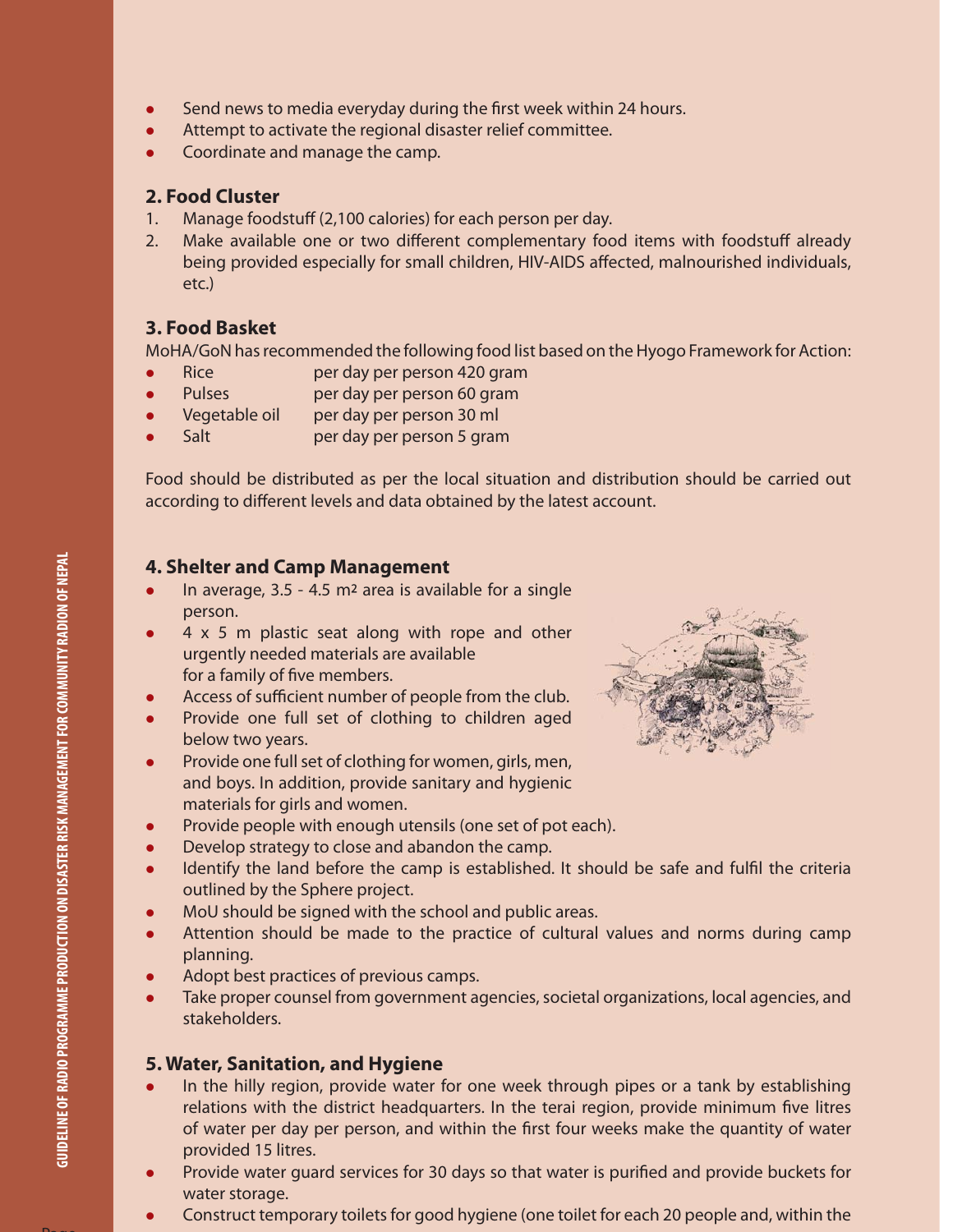first week, construct more toilets so that for every 10 people one toilet is available) and proper bathing facilities for ladies.

- Distribute First Aid kits or other health related materials to camp residents through the joint effort of district health and drinking water offices, stakeholders, and volunteers of women health and Red Cross.
- Organize activities that focus on habits such as washing hands and purifying drinking water.
- **•** Prepare and improve the district contingency plan in line with the national contingency plan.

### **6. Health and Nutrition**

- Start the health surveillance while the preliminary account is conducted.
- Get the primary health post to implement the emergency health service programme at the local level and, for serious cases, referrals are made to the central level health centre.
- Provide transport facilities to patients who are sent by recommendation to referral centres.

### **7. Education**

- Organize Rapid Assessment on the basic need for education and related status of people involved in education within the first week of the disaster.
- Identify a temporary place to provide regular education to displaced children in coordination with the District Education Office, community, and local cluster members.
- Establish a temporary learning centre for school children within the first two weeks or within six to eight weeks as per minimum criteria.
- Bring teachers and students together and provide recreational and educational materials while starting the reopening of schools.
- Make sure that school children are admitted or alternative management has been established.

### **8. Protection**

- Establish a committee in order to have activities of violence, misbehaviour, and harm reported so that the rights of the victim is protected.
- Investigate whether pro-poor people or marginalized communities are receiving proper facilities and treatment.
- Keep a record of stakeholders and make sure registration is done properly.
- **•** Create a safe environment for women and children.
- Integrate social support into the educational and protection rights programme.
- Help to prevent children's negligence from their care takers.
- Support the identification, registration, and health examination of teenage girls, children under five years, and children without family and help stakeholders to bring about reunions.
- Care and protect children who are not with their family or group of people and who are at risk (lost family members, old or disabled persons, terminally ill patients).
- Ensure that information regarding humanitarian support and temporary solutions is transferred to displaced people.
- Make an effort to involve displaced people in activities planned for temporary solutions so that they are brought back to their homes.
- Advocate for security in camps and resettlement regions.